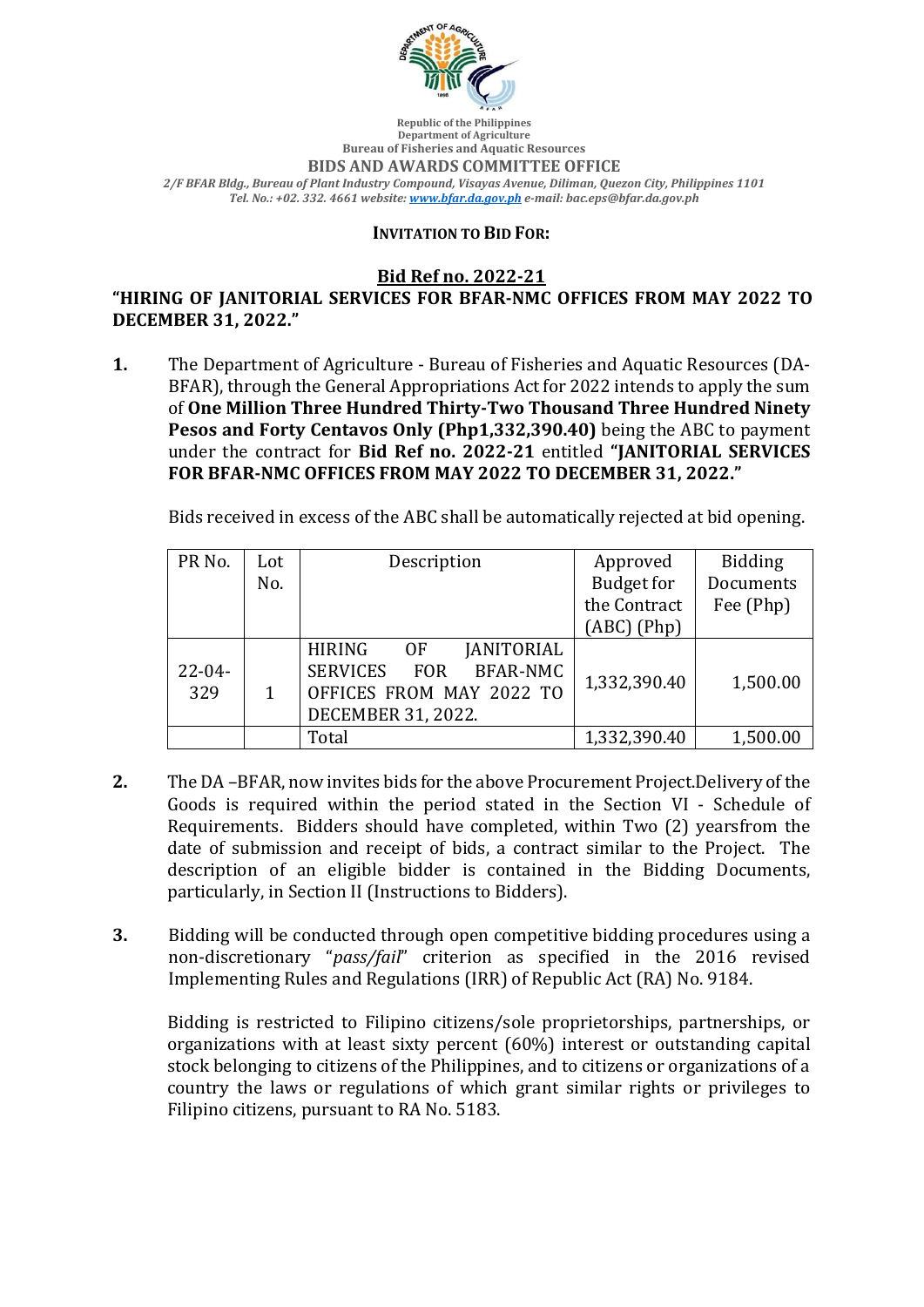- **4.** Prospective Bidders may obtain further information the BFAR BAC Secretariat through electronic mailing address given below, and inspect of the Bidding Documents at www.bfar.da.gov.ph.
- **5.** A complete set of Bidding Documents may be acquired by interested Bidders at 2<sup>nd</sup> Floor – BAC Office, Fisheries Building Complex, BPI Compound, Brgy. Vasra, *Visayas Avenue, Quezon Cityand/or through electronic means and upon payment* of a non-refundable fee for the Bidding Documents in the amount stated above. The Procuring Entity shall allow the bidder to present its proof of payment for the fees by in person, or through electronic means.
- **6.** The DA –BFAR, will hold a Pre-Bid Conference<sup>1</sup> through video conference call using **"Zoom"** application on **May 10, 2022 at 1:00 p.m.** which shall be open to prospective bidders who have successfully completed registration one (1) calendar day prior to the Pre-bid Conference using Google Form https://docs.google.com/forms/d/e/1FAIpQLSculZ4qcO6wDbeizhODN5b9lE9Pi  $IThbdH8O-fUosizjInDg/viewform?usp=pp$  urland in accordance with the **"Annex A, Bidder's Kit – I"**.
- **7.** Bids must be duly received by the BAC Secretariat on or before **May 23, 2022. 12:30 p.m.**, through the options given below and as indicated in Section III -Bidding Data Sheet, ITB Clause 15 of this bidding documents,:
	- (i) manual submission at the office address:  $2/F$  BFAR Bldg., BAC Office, Bureau of Plant Industry Compound, Visayas Ave., Diliman, O.C.;
	- (ii) both (manual and electronic submission at  $bac.eps@bfar.da.gov.ph$  via BFAR Online bidding procedure);
- **8.** All Bids must be accompanied by a bid security in any of the acceptable forms and in the amount stated in ITB Clause 14.
- **9.** Bid opening shall be on **May 23, 2022 at 1:00 p.m.** through video conference call via "**Zoom**" application. Bids will be opened in accordance with the BFAR BAC procedure for online bidding as stated in the "Annex A, Bidder's kit VII". Late bids shall not be accepted.
- **10.** The DA –BFAR, reserves the right to reject any and all bids, declare a failure of bidding, or not award the contract at any time prior to contract award in accordance with Sections 35.6 and 41 of the 2016 revised IRR of RA No. 9184, without thereby incurring any liability to the affected bidder or bidders.
- **11.** For further information, please refer to:

BFAR-BAC Secretariat Address: 2<sup>nd</sup> Floor – BAC Office, Fisheries Building Complex, BPI Compound, Brgy. Vasra, Visayas Avenue, Quezon City. Email: bac.eps@bfar.da.gov.ph

<sup>&</sup>lt;sup>1</sup> May be deleted in case the ABC is less than One Million Pesos (PhP1,000,000) where the Procuring Entity may not hold a Pre-Bid Conference.